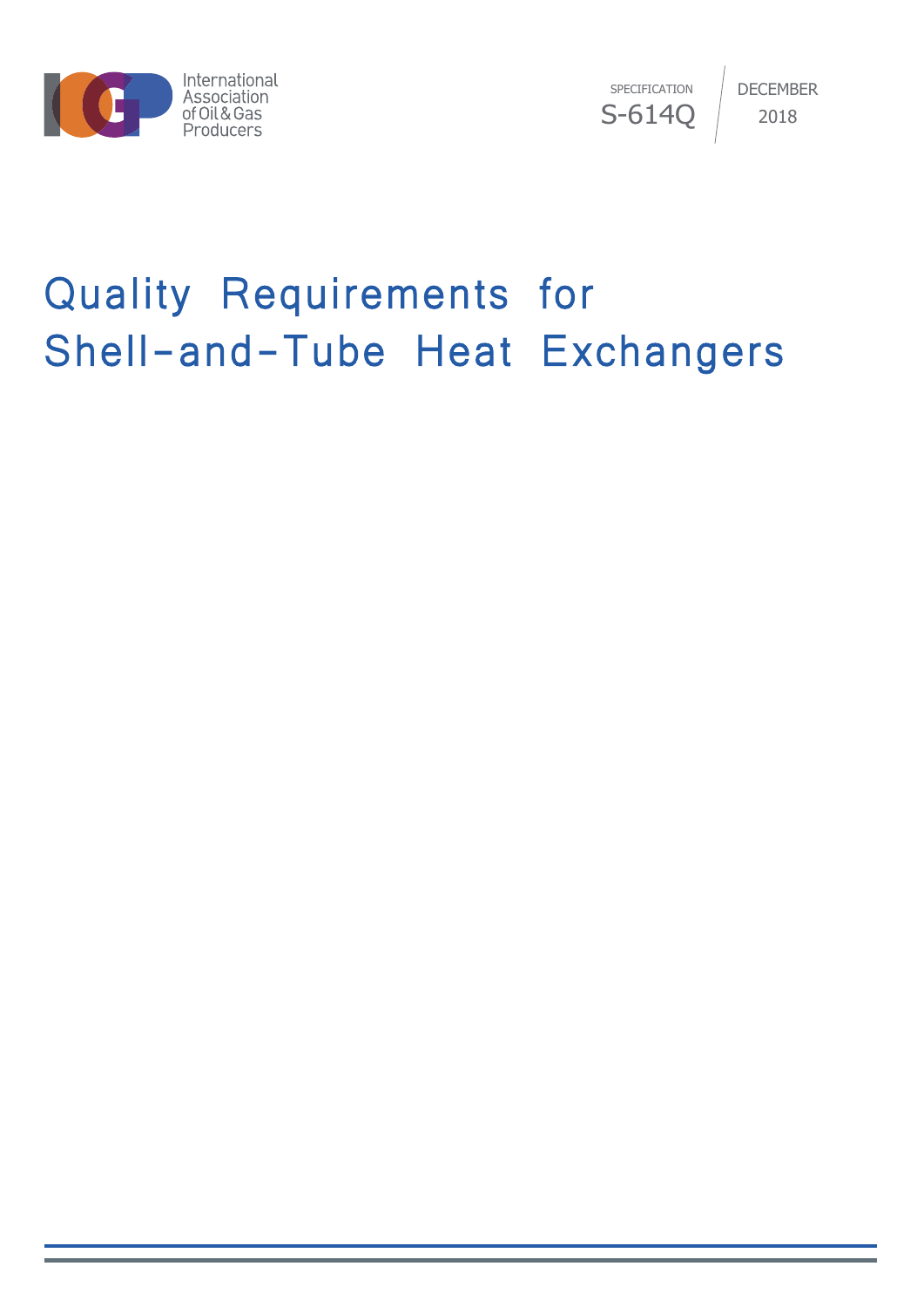#### Revision history

| <b>VERSION</b> | DATE          | AMENDMENTS             |  |  |
|----------------|---------------|------------------------|--|--|
| 1.0            | December 2018 | Issued for Publication |  |  |
|                |               |                        |  |  |

### Acknowledgements

This IOGP Specification was prepared by a Joint Industry Project 33 Standardization of Equipment Specifications for Procurement organized by IOGP with support by the World Economic Forum (WEF).

#### Disclaimer

Whilst every effort has been made to ensure the accuracy of the information contained in this publication, neither IOGP nor any of its Members past present or future warrants its accuracy or will, regardless of its or their negligence, assume liability for any foreseeable or unforeseeable use made thereof, which liability is hereby excluded. Consequently, such use is at the recipient's own risk on the basis that any use by the recipient constitutes agreement to the terms of this disclaimer. The recipient is obliged to inform any subsequent recipient of such terms. This publication is made available for information purposes and solely for the private use of the user. IOGP will not directly or indirectly endorse, approve or accredit the content of any course, event or otherwise where this publication will be reproduced.

#### Copyright notice

The contents of these pages are © International Association of Oil & Gas Producers. Permission is given to reproduce this report in whole or in part provided (i) that the copyright of IOGP and (ii) the sources are acknowledged. All other rights are reserved. Any other use requires the prior written permission of IOGP.

These Terms and Conditions shall be governed by and construed in accordance with the laws of England and Wales. Disputes arising here from shall be exclusively subject to the jurisdiction of the courts of England and Wales.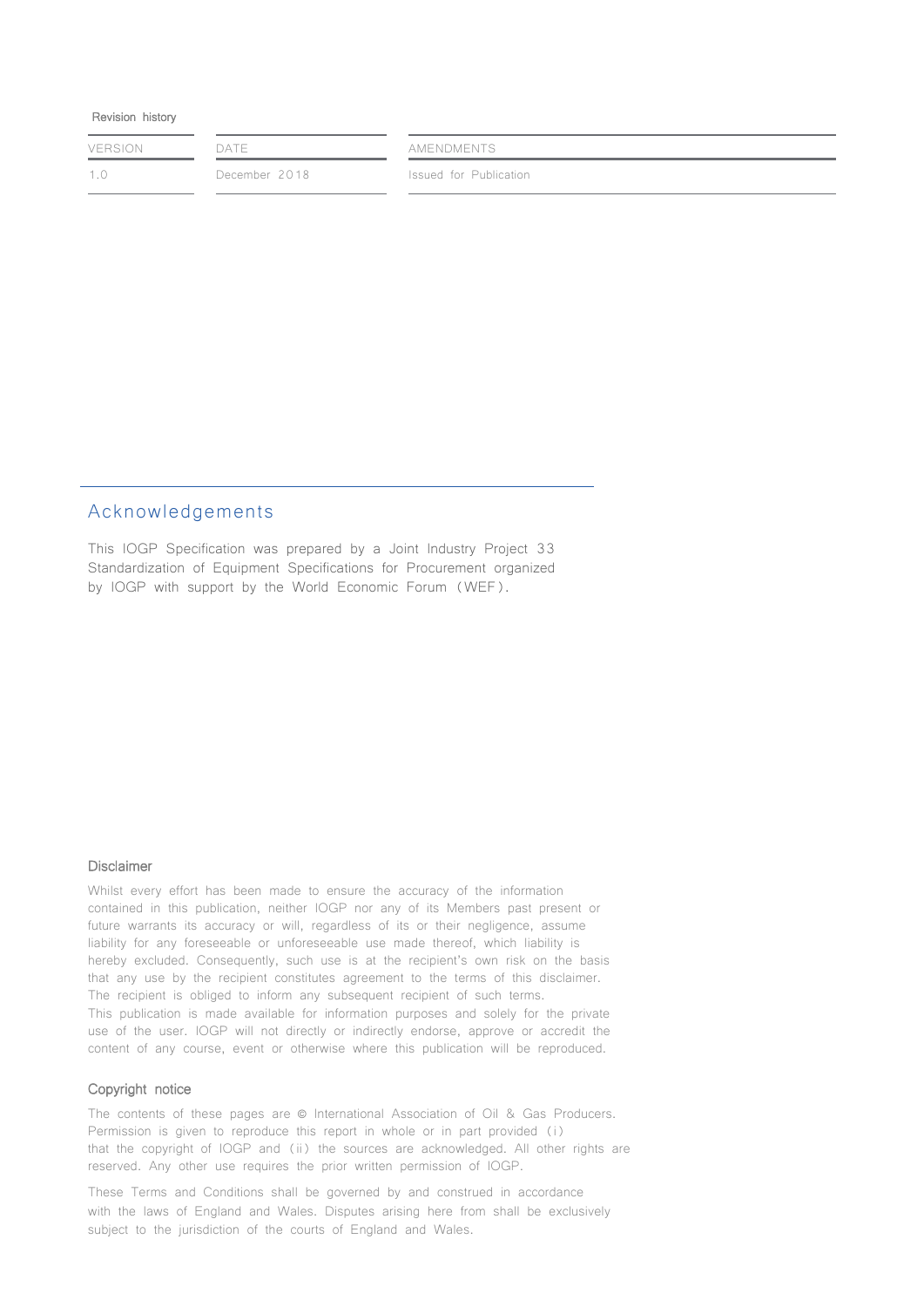

# **Foreword**

<span id="page-2-0"></span>This specification was prepared under a Joint Industry Project 33 (JIP33) "Standardization of Equipment Specifications for Procurement" organized by the International Oil & Gas Producers Association (IOGP) with the support from the World Economic Forum (WEF). Ten key oil and gas companies from the IOGP membership participated in developing this specification under JIP33 Phase 2 with the objective to leverage and improve industry level standardization for projects globally in the oil and gas sector. The work has developed a minimized set of supplementary requirements for procurement, with life cycle cost in mind, based on the ten participating members' company specifications, resulting in a common and jointly approved specification, and building on recognized industry and international standards.

This specification has been developed in consultation with a broad user and supplier base to promote the opportunity to realize benefits from standardization and achieve significant cost reductions for upstream project costs. The JIP33 work groups performed their activities in accordance with IOGP's Competition Law Guidelines (November 2014).

Recent trends in oil and gas projects have demonstrated substantial budget and schedule overruns. The Oil and Gas Community within the World Economic Forum (WEF) has implemented a Capital Project Complexity (CPC) initiative which seeks to drive a structural reduction in upstream project costs with a focus on industry-wide, non-competitive collaboration and standardization. The vision from the CPC industry is to standardize specifications for global procurement for equipment and packages, facilitating improved standardization of major projects across the globe. While individual oil and gas companies have been improving standardization within their own businesses, this has limited value potential and the industry lags behind other industries and has eroded value by creating bespoke components in projects. This specification aims to significantly reduce this waste, decrease project costs and improve schedule through pre-competitive collaboration on standardization.

Following agreement of the relevant JIP33 work group and approval by the JIP33 Steering Committee, the IOGP Management Committee has agreed to the publication of this specification by IOGP. Where adopted by the individual operating companies, this specification and associated documentation aims to supersede existing company documentation for the purpose of industry-harmonized standardization.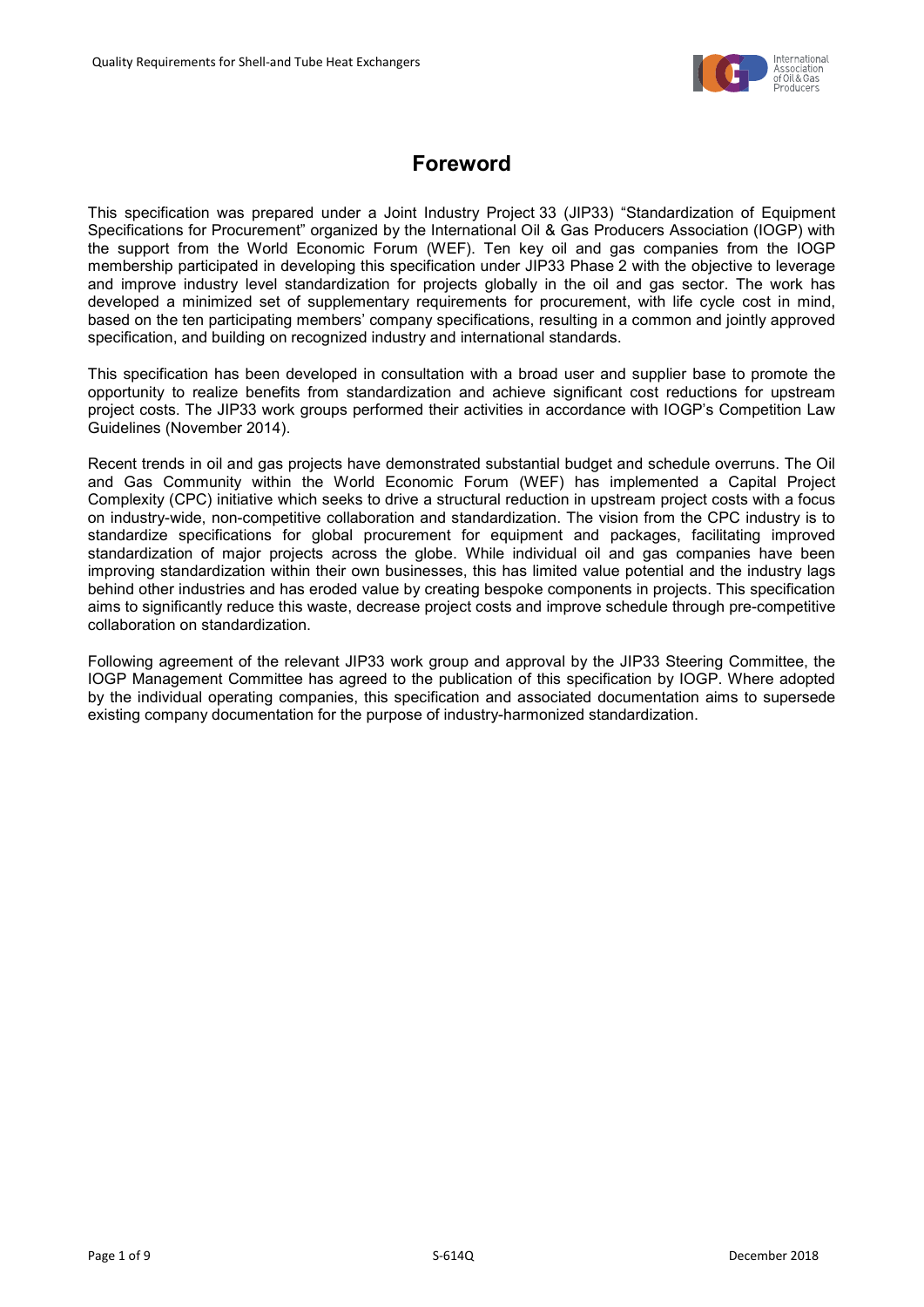

# **Table of Contents**

| 1       |     |  |
|---------|-----|--|
| 2       |     |  |
| 3       |     |  |
|         | 3.1 |  |
|         | 3.2 |  |
|         | 3.3 |  |
|         | 3.4 |  |
|         | 3.5 |  |
|         | 3.6 |  |
| 4       |     |  |
| 5       |     |  |
|         | 5.1 |  |
|         | 5.2 |  |
| 6       |     |  |
| 7       |     |  |
| 8       |     |  |
| Annex A |     |  |
| Annex B |     |  |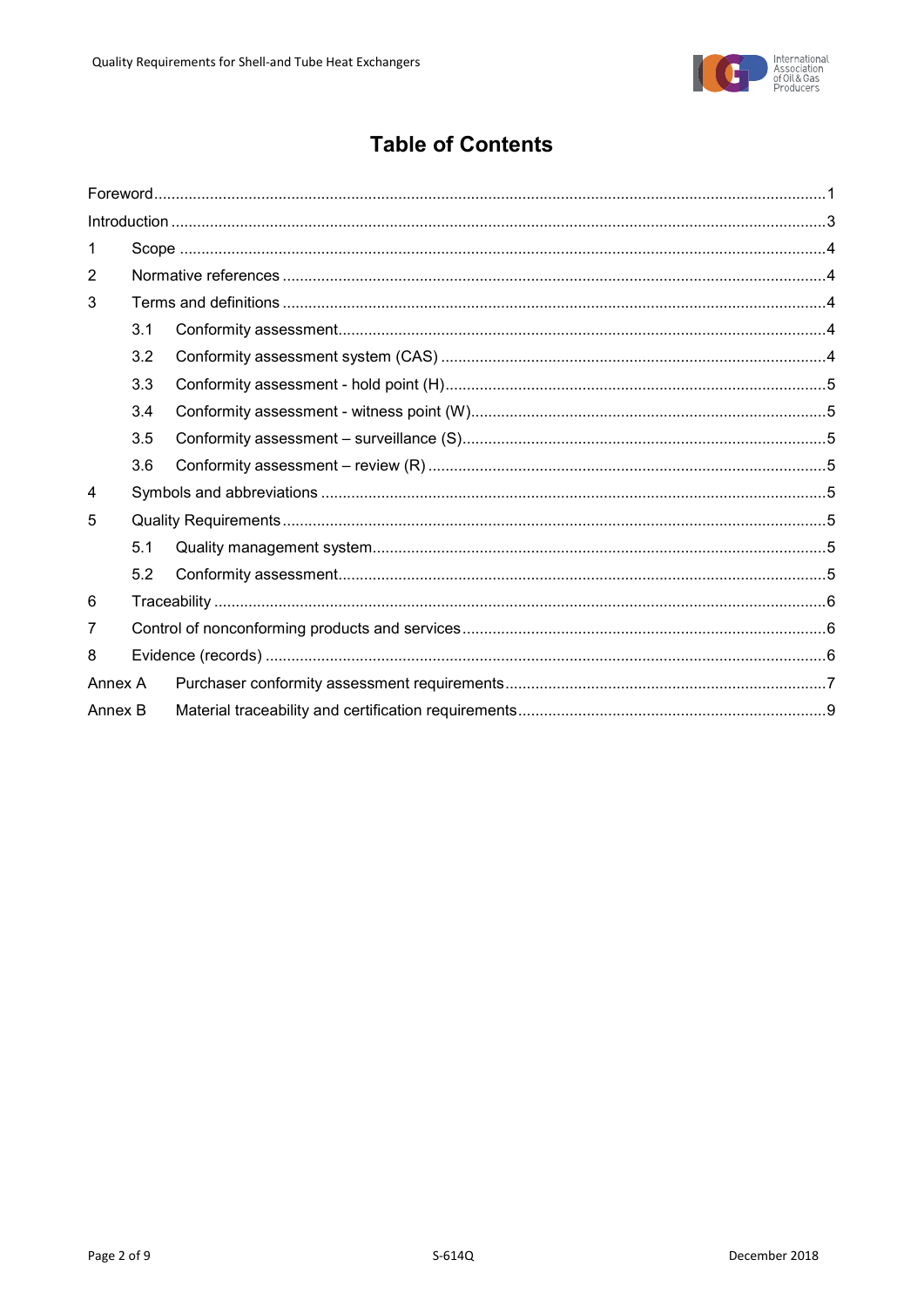

# **Introduction**

<span id="page-4-0"></span>The purpose of this quality requirements specification (QRS) is to define quality management requirements for the supply of shell-and-tube heat exchangers in accordance with API Std 660 for application in the petroleum and natural gas industries.

The QRS includes a conformity assessment system (CAS) which specifies standardized purchaser interventions against quality management activities at four different levels. The applicable CAS level is specified by the purchaser in the equipment datasheet.

This QRS shall be used in conjunction with the supplementary requirements specification (S-614), information requirements specification (S-614L) and equipment data sheets which together comprise the full set of specification documents. The Introduction section in the supplementary requirements specification provides further information on the purpose of each of these documents and the order of precedence for their use.



**JIP33 Specification for Procurement Documents Quality Requirements Specification**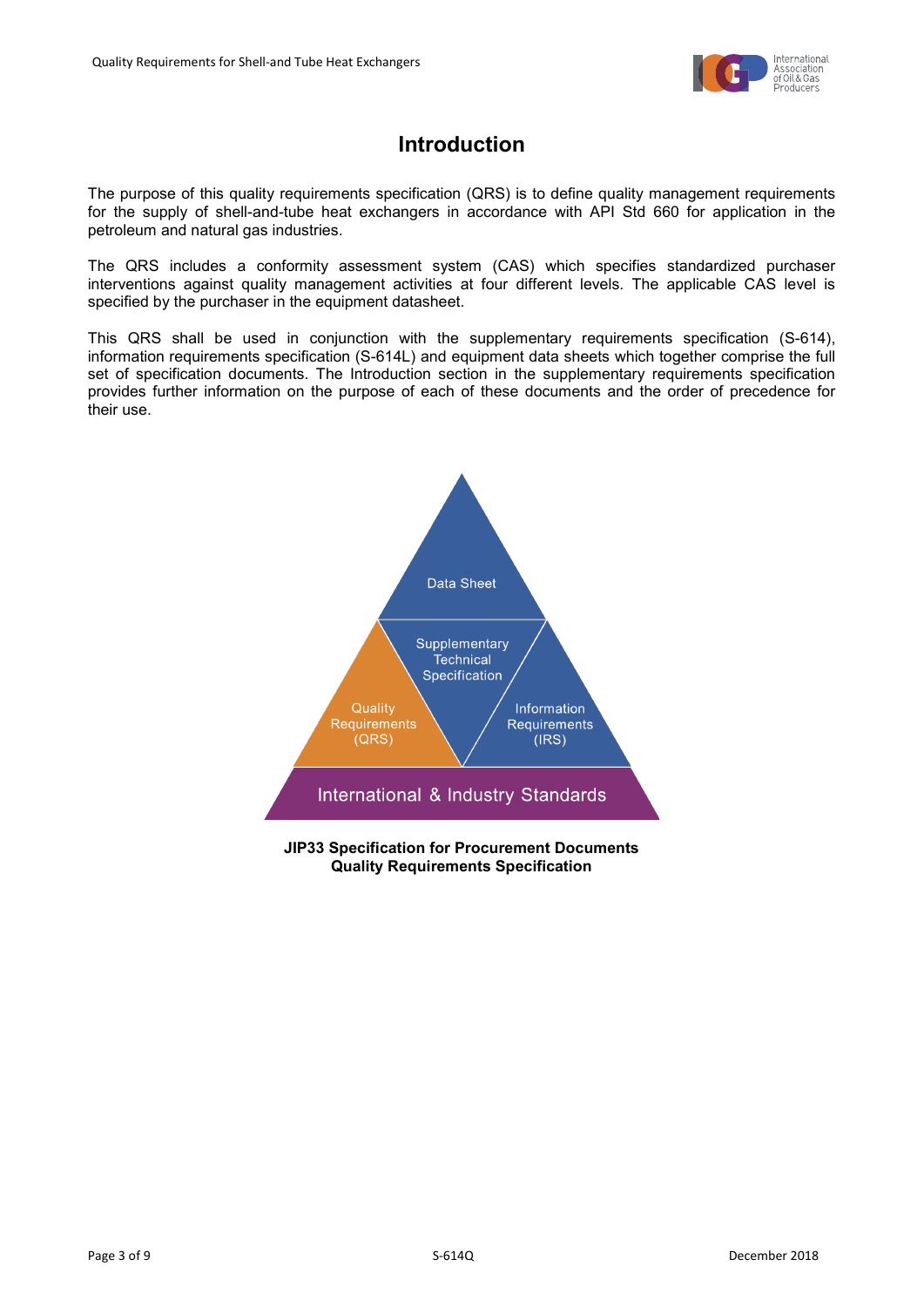

## <span id="page-5-0"></span>**1 Scope**

To specify quality management requirements for the supply of shell-and-tube heat exchangers to S-614, Supplementary Specification to API Standard 660 Shell-and-Tube Heat Exchangers 660 including:

- a) vendor quality management system requirements;
- b) purchaser conformity assessment (surveillance and inspection) activities;
- c) traceability requirements;
- d) evidence of conformity.

## <span id="page-5-1"></span>**2 Normative references**

For the purpose of this document, the documents referenced in IOGP S-614 and those listed below, in whole or in part, are normatively referenced in this document and are indispensable for its application. For dated references, only the edition cited applies. For undated references, the latest edition of the referenced document (including any amendments) applies.

| ISO 9001:2015           | Quality management systems - Requirements                                                                                              |
|-------------------------|----------------------------------------------------------------------------------------------------------------------------------------|
| API Specification Q1    | Specification for Quality Management System Requirements for Manufacturing<br>Organisations for the Petroleum and Natural Gas Industry |
| API Std 660 9th Edition | Shell-and-Tube Heat Exchangers                                                                                                         |
| <b>IOGP S-614</b>       | Supplement Specification to API Standard 660 Shell-and-Tube Heat<br>Exchangers                                                         |

## <span id="page-5-2"></span>**3 Terms and definitions**

For the purpose of this document, the terms and definitions given in ISO 9000:2015 (normative to ISO 9001:2015) and the following shall apply. To align with the definitions used in API Std 660 the term "purchaser" is used in place of "customer" and the term "vendor" in place of "supplier":

#### <span id="page-5-3"></span>**3.1 Conformity assessment**

Demonstration that requirements relating to a product, process, system, person or body are fulfilled.

NOTE 1 Conformity assessment (or assessment) includes but is not limited to review, inspection, verification and validation activities.

NOTE 2 Assessment activities may be undertaken at a vendor or sub-vendor's premises, virtually by video link, desktop sharing etc. or by review of information formally submitted for acceptance or for information.

#### <span id="page-5-4"></span>**3.2 Conformity assessment system (CAS)**

Systems providing different levels of assessment of the vendor's control activities by the purchaser (second party) or independent body (third party) based on evaluation of the vendor's capability to conform to the product or service specification and obligatory requirements. The applicable CAS level is specified by the purchaser in the data sheet.

NOTE CAS A reflects the highest risk and associated extent of verification. CAS D is the lowest.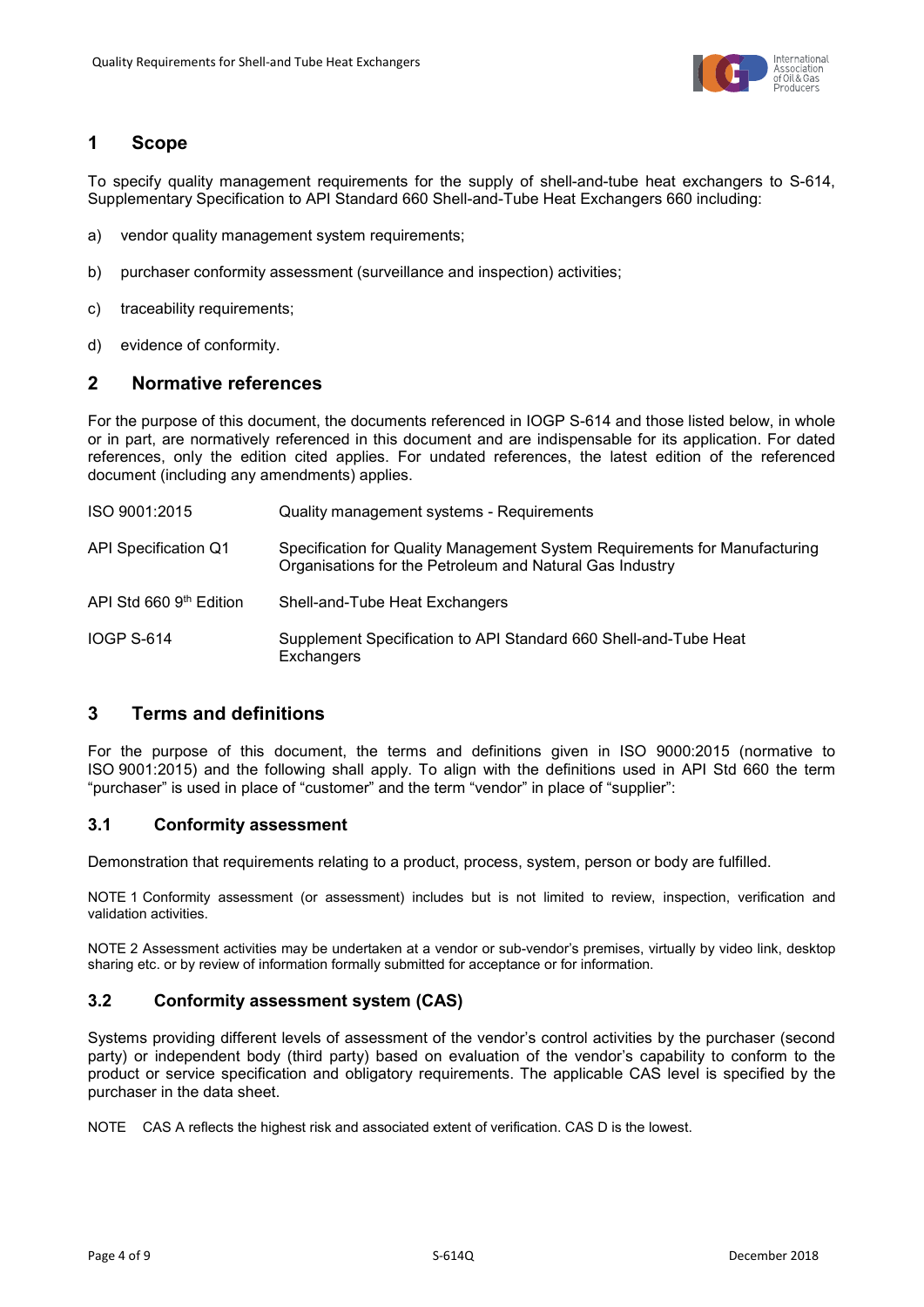

# <span id="page-6-0"></span>**3.3 Conformity assessment - hold point (H)**

Point in the chain of activities beyond which an activity shall not proceed without the approval of the purchaser or purchaser's representative.

#### <span id="page-6-1"></span>**3.4 Conformity assessment - witness point (W)**

Point in the chain of activities that the vendor shall notify the purchaser or purchaser's representative before proceeding. The operation or process may proceed without witness if the purchaser or purchaser's representative does not attend after the agreed notice period.

## <span id="page-6-2"></span>**3.5 Conformity assessment – surveillance (S)**

Observation, monitoring or review by the purchaser or purchaser's representative of an activity, operation, process or associated information.

#### <span id="page-6-3"></span>**3.6 Conformity assessment – review (R)**

Review of the vendor's documentation by the purchaser or purchaser's representative to verify conformance to requirements.

NOTE Information review requirements are managed on a surveillance basis, and as such do not impose schedule constraints, unless specified as hold points in Annex A, or as conditions specified in the associated IRS

# <span id="page-6-4"></span>**4 Symbols and abbreviations**

For purposes of this document, the following abbreviation applies:

- CAS Conformity Assessment System
- IRS Information Requirements specification
- QRS Quality Requirements Specification (this document)

#### <span id="page-6-5"></span>**5 Quality Requirements**

#### <span id="page-6-6"></span>**5.1 Quality management system**

The vendor shall demonstrate that the quality management arrangements established for the supply of products or services conform to ISO 9001:2015, API Specification Q1 or equivalent quality management system standard agreed with the purchaser.

#### <span id="page-6-7"></span>**5.2 Conformity assessment**

Quality plans or inspection and test plans developed as outputs to operational planning and control for the products or services shall define the specific controls to be implemented by the vendor and when applicable, sub-vendors, to ensure conformity with the specified requirements.

Controls will address both internally and externally sourced processes, products and services

Quality plans and inspection and test plans shall include provisions for the purchaser's CAS; see Annex A, as specified in the data sheet or purchase order.

Vendor performance in meeting the requirements will be routinely assessed during execution of the scope and where appropriate, corrective action requested and the level of conformity assessment increased or decreased consistent with criticality and risk.

NOTE 1 For industrial well proven solutions CAS level D is specified unless risk assessment indicates that a more stringent CAS-level is required.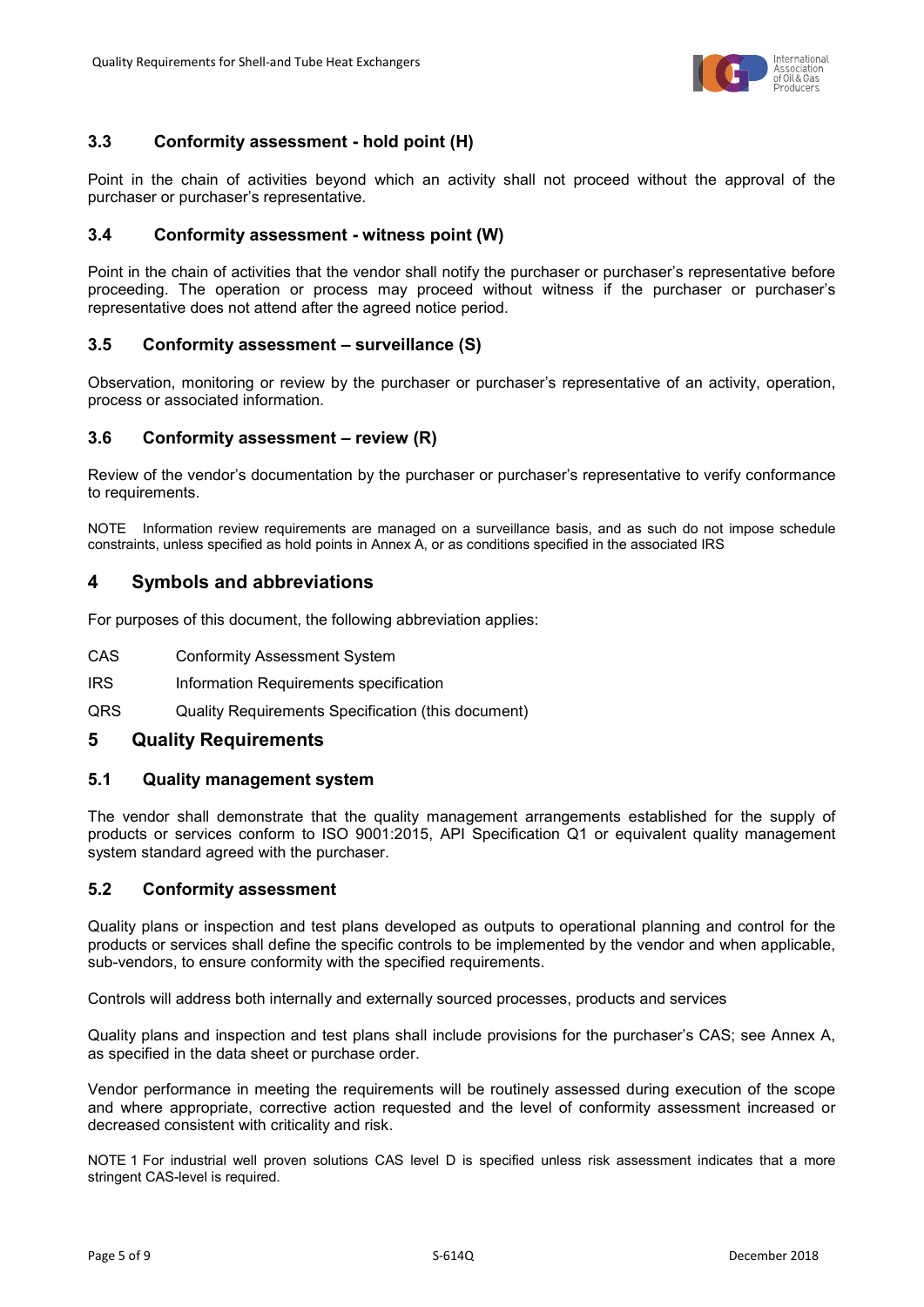

NOTE 2 Irrespective of the CAS level defined by the purchaser, either, by reference to standard and specification requirements or in the scope, the vendor remains responsible for operational planning and control and demonstration of the conformity of products and services with the requirements (see ISO 9001, 8.1, 8.2).

# <span id="page-7-0"></span>**6 Traceability**

Material certification and traceability shall be provided in accordance with Annex B. Material inspection certificates shall be provided in accordance with Table 1 of ISO 10474 or Table A.1 of EN 10204.

# <span id="page-7-1"></span>**7 Control of nonconforming products and services**

Nonconformance with specified requirements identified by or to the vendor prior to or during the delivery of the products and services shall be corrected such that the specified requirements are satisfied or the purchaser's acceptance of the nonconformance agreed in accordance with purchase order conditions.

NOTE See ISO 9001, 8.2.3, 8.2.4, 8.5.6 and 8.7

# <span id="page-7-2"></span>**8 Evidence (records)**

Plans, procedures, methods, resultant records shall be provided in accordance with the associated IRS.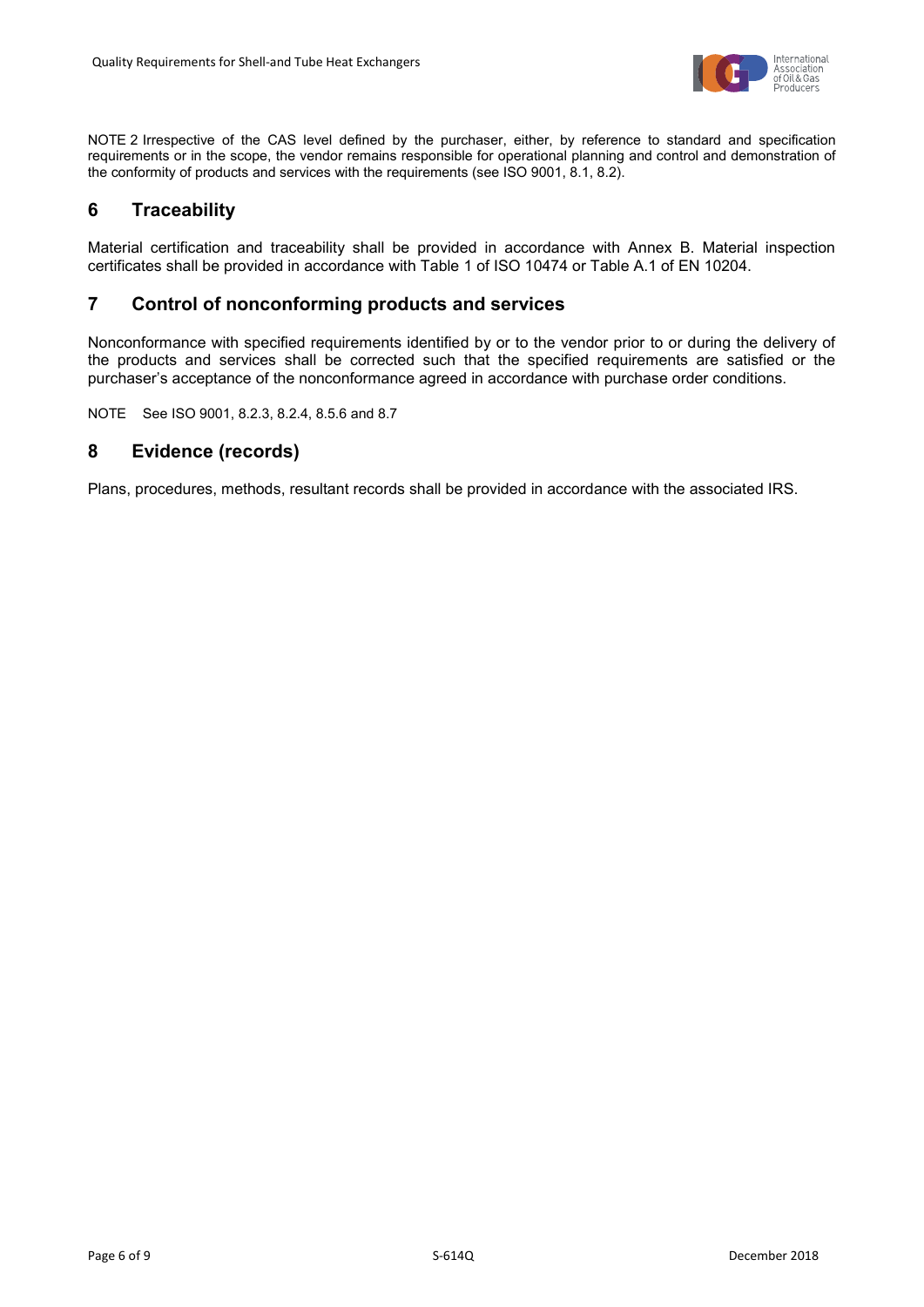

# <span id="page-8-0"></span>**Annex A Purchaser conformity assessment requirements**

This annex defines four CAS or levels of purchaser assessment.

The vendor shall provide for the specified CAS when developing quality plans and inspection and test plans in accordance with Clause 5.

|                         | <b>VENDOR CONTROL ACTIVITIES</b>                                                                                                                                                                           |    | <b>CAS</b>   |             |   |  |
|-------------------------|------------------------------------------------------------------------------------------------------------------------------------------------------------------------------------------------------------|----|--------------|-------------|---|--|
|                         |                                                                                                                                                                                                            |    |              | C           | D |  |
| $\mathbf{1}$            | <b>Planning and Control Activities</b>                                                                                                                                                                     |    |              |             |   |  |
| 1.1                     | Quality plan (ISO 9001,8.1 and ISO 10005)                                                                                                                                                                  | H  | H            | R           |   |  |
| 1.2                     | Inspection and test plan (ISO 9001,8.1 and ISO 10005)                                                                                                                                                      | H  | H            | R           | R |  |
| 1.3                     | Technical kick-off meeting                                                                                                                                                                                 | H  | W            | W           |   |  |
| 1.4                     | Pre-production meeting and pre-inspection meeting                                                                                                                                                          | H  | H            | W           |   |  |
| $\overline{\mathbf{2}}$ | <b>Design and Development Activities</b>                                                                                                                                                                   |    |              |             |   |  |
| 2.1                     | Thermal design verification (see IOGP S-614L for scope) (ISO 9001, 8.3)                                                                                                                                    | H  | H            | H           | R |  |
| 2.2                     | General arrangement drawing, design calculation and detailed drawings.<br>(ISO 9001, 8.3)                                                                                                                  |    | H            | H           | R |  |
| 2.3                     | Manufacture and test procedures (forming, tube expansion, pressure testing as<br>indicated in S-614L and applicable code)                                                                                  |    | H            | H           | R |  |
| 2.4                     | Welding book (WPS and WPQR) (code requirement)                                                                                                                                                             | H  | H            | R           |   |  |
| 2.5                     | Non-destructive examination procedures (code requirement)                                                                                                                                                  |    | R            | R           |   |  |
| 2.6                     | Heat treatment procedures (code requirement)                                                                                                                                                               | H  | R            | R           |   |  |
| $\mathbf{3}$            | <b>Control of External Supply</b>                                                                                                                                                                          |    |              |             |   |  |
| 3.1                     | External supply scope, risk assessment and controls (e.g. tube bending, expansion<br>joints) (ISO 9001, 8.4)                                                                                               | H  | $\mathsf{R}$ | R           |   |  |
| $\overline{\mathbf{4}}$ | <b>Materials and Component Manufacturing</b>                                                                                                                                                               |    |              |             |   |  |
| 4.1                     | Inspection and identification of materials and consumables: certification (including<br>heat treatment certification), chemical and mechanical properties, testing and<br>conformity to code requirements. |    | R            | R           |   |  |
| 4.2                     | Fabrication requirements (code requirement)                                                                                                                                                                |    |              |             |   |  |
| 4.2.1                   | Cutting and marking of plates (code requirement)                                                                                                                                                           |    | S            |             |   |  |
| 4.2.2                   | Forming of pressure parts: shell, heads (code requirement)                                                                                                                                                 |    | S            | S           |   |  |
| 4.2.3                   | Forming of pressure parts: tube bending (code requirement)                                                                                                                                                 |    | W            | S           |   |  |
| 4.2.4                   | Qualification of welders (code requirement)                                                                                                                                                                |    | к            | к           |   |  |
| 4.2.5                   | Qualification of welders performing tube to tubesheet welds                                                                                                                                                |    | W            | R           |   |  |
| 4.2.6                   | Qualification of non-destructive examination personnel (code requirement)                                                                                                                                  | R. | R            | R           |   |  |
| 4.2.7                   | Qualification of non-destructive examination personnel performing ultrasonic<br>examinations in lieu of radiographic examinations (code requirement)                                                       |    | W            | R           |   |  |
| 4.2.8                   | Set up, material traceability, tack welding, welding, fabrication and assembly of<br>components (code requirements)                                                                                        |    | S            | $\mathbf S$ |   |  |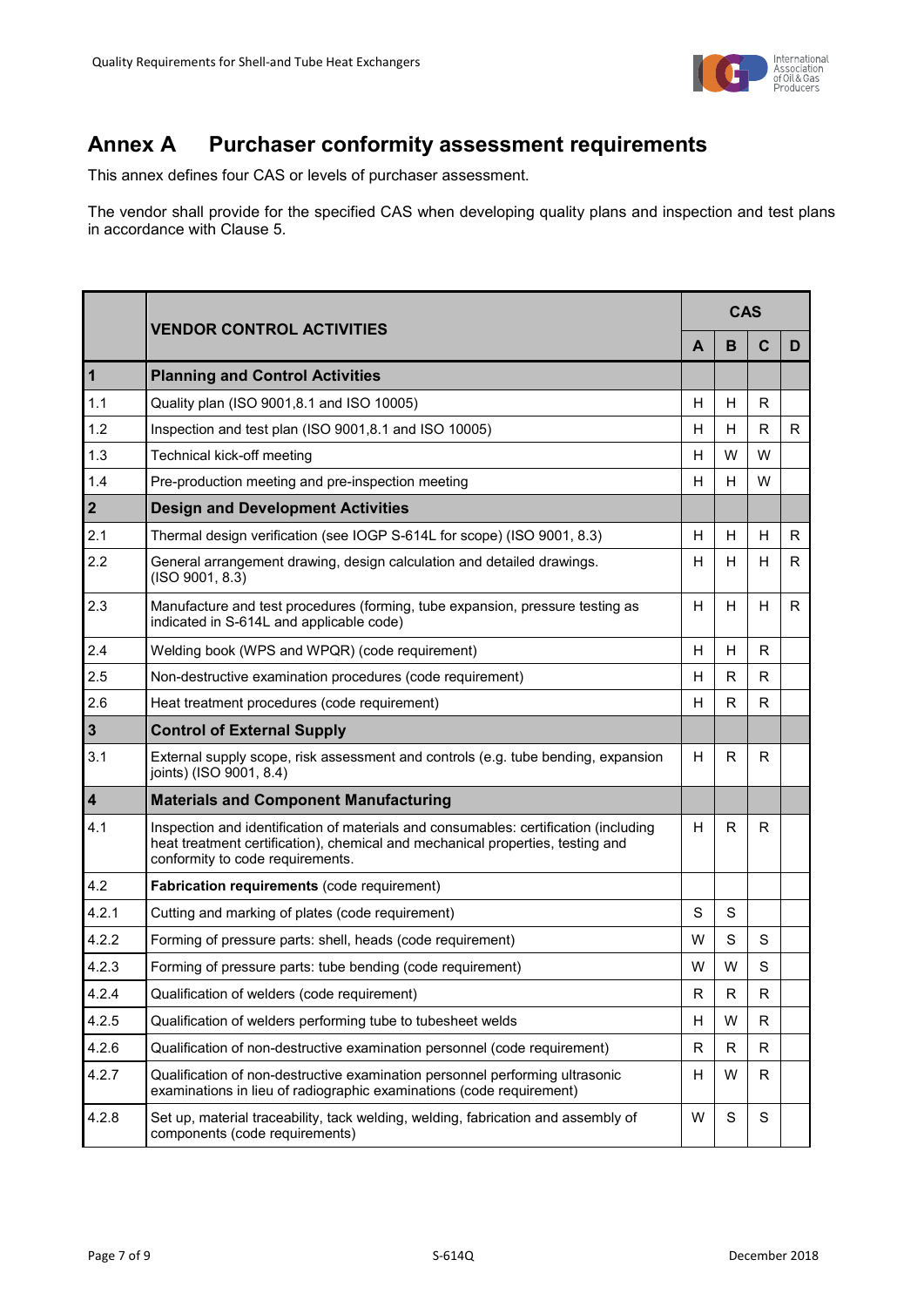

| 4.2.9  | Visual and dimensional inspection of all components including shell, channel heads,<br>floating heads, body flanges, tubes, tube sheets, covers, baffles, tolerances,<br>permissible out of roundness, etc (code requirement) |                            | S | S  |    |
|--------|-------------------------------------------------------------------------------------------------------------------------------------------------------------------------------------------------------------------------------|----------------------------|---|----|----|
| 4.2.10 | Minor repairs of defects in materials (code requirement;)                                                                                                                                                                     |                            |   | R. | R. |
| 4.2.11 | Major repairs of defects in materials e.g. tubesheets                                                                                                                                                                         |                            |   | W  | W  |
| 4.2.12 | Flatness check of gasket surfaces of all body flanges and tubesheets after<br>completion of all welding, heat treatment (if required) and tube expansion. (API Std<br>660, 9.8.4, 9.8.6 and 9.8.7 and S-614, 9.8.2 and 9.8.3) |                            |   |    |    |
| 4.2.13 | Heat treatment, including preparation of equipment, attachment of thermocouples<br>and review of charts (code requirement)                                                                                                    |                            |   | R  |    |
| 4.2.14 | Review of non-destructive examination of cladding and overlay (Code requirement,<br>API Std 660, 10.1.7, 10.1.11, 10.1.12, 10.1.13 and 10.1.18)                                                                               |                            |   |    |    |
| 4.2.15 | Staged and final assembly including, installation of girth gasket, bolt tensioning                                                                                                                                            | W                          | W | S  |    |
| 4.2.16 | Bundle insertion including shell inside diameter inspection and verification of<br>complete bundle components                                                                                                                 |                            |   | W  | W  |
| 4.3    | Inspection, testing and verification activities (code requirement)                                                                                                                                                            |                            |   |    |    |
| 4.3.1  | Non-destructive examination of plate and tube raw materials                                                                                                                                                                   | W                          | S | R  |    |
| 4.3.2  | Ferrite testing (API Std 660, 10.1.14 and 10.1.15)                                                                                                                                                                            | W                          | S | R  |    |
| 4.3.3  | Production weld hardness testing (code requirement, API Std 660, 10.1.6)                                                                                                                                                      |                            | S | R. |    |
| 4.3.4  | Inspection and non-destructive examination of longitudinal and circumferential welds,<br>including attachments (code requirement, API Std 660, 10.1 and IOGP S 614,10.1<br>and 12.3.6)                                        |                            | R | R  |    |
| 4.3.5  | Inspection and non-destructive examination of other welds e.g. tube-to-tubesheet<br>(code requirement, API Std 660, 10.1.7)                                                                                                   |                            | W | R  |    |
| 4.3.6  | Inspection and non-destructive examination of other components e.g. tube-to-<br>tubesheet after tube expansion (code requirement)                                                                                             |                            | S |    |    |
| 4.3.7  | Destructive test results (when applicable): production test coupon, tube-to-tubesheet<br>joint mock up, tube bending qualification (code requirement, IOGP S 614, 9.7.4)                                                      |                            | W | S  |    |
| 4.3.8  | Leak test (e.g. helium leak test, if applicable, API Std 660, 10.2.1 and 10.2.2)                                                                                                                                              | н                          | W | W  |    |
| 4.3.9  | Hydrostatic or pneumatic shell side and tube side testing (code requirement)                                                                                                                                                  | H                          | H | W  |    |
| 4.3.10 | Surface preparation, painting and coating                                                                                                                                                                                     | Refer to purchase<br>order |   |    |    |
| 4.3.11 | Painting, fire protection or lagging<br>Refer to purchase<br>order                                                                                                                                                            |                            |   |    |    |
| 5      | <b>Release of Product or Service</b>                                                                                                                                                                                          |                            |   |    |    |
|        | Verify conformity to purchaser order including as applicable;                                                                                                                                                                 |                            |   |    |    |
| 5.1    | Final inspection including nameplate and stamping (if applicable)                                                                                                                                                             |                            | W | R  |    |
| 5.2    | Loose ship item, spares parts, special tools as applicable                                                                                                                                                                    |                            | W | R  |    |
| 5.3    | Preservation, packing and storage (section 3-G6 of TEMA and API Std 660, 11)                                                                                                                                                  |                            | W | S  |    |
| 5.4    | Final documentation review; as per IOGP S-614L                                                                                                                                                                                |                            | R | R  | R. |
| 5.5    | Release note                                                                                                                                                                                                                  |                            | н | н  | H  |
|        | H is hold point, R is review, S is surveillance, and W is witness point.<br>Note: Definitions for these terms are provided in Clause 3 to this document.                                                                      |                            |   |    |    |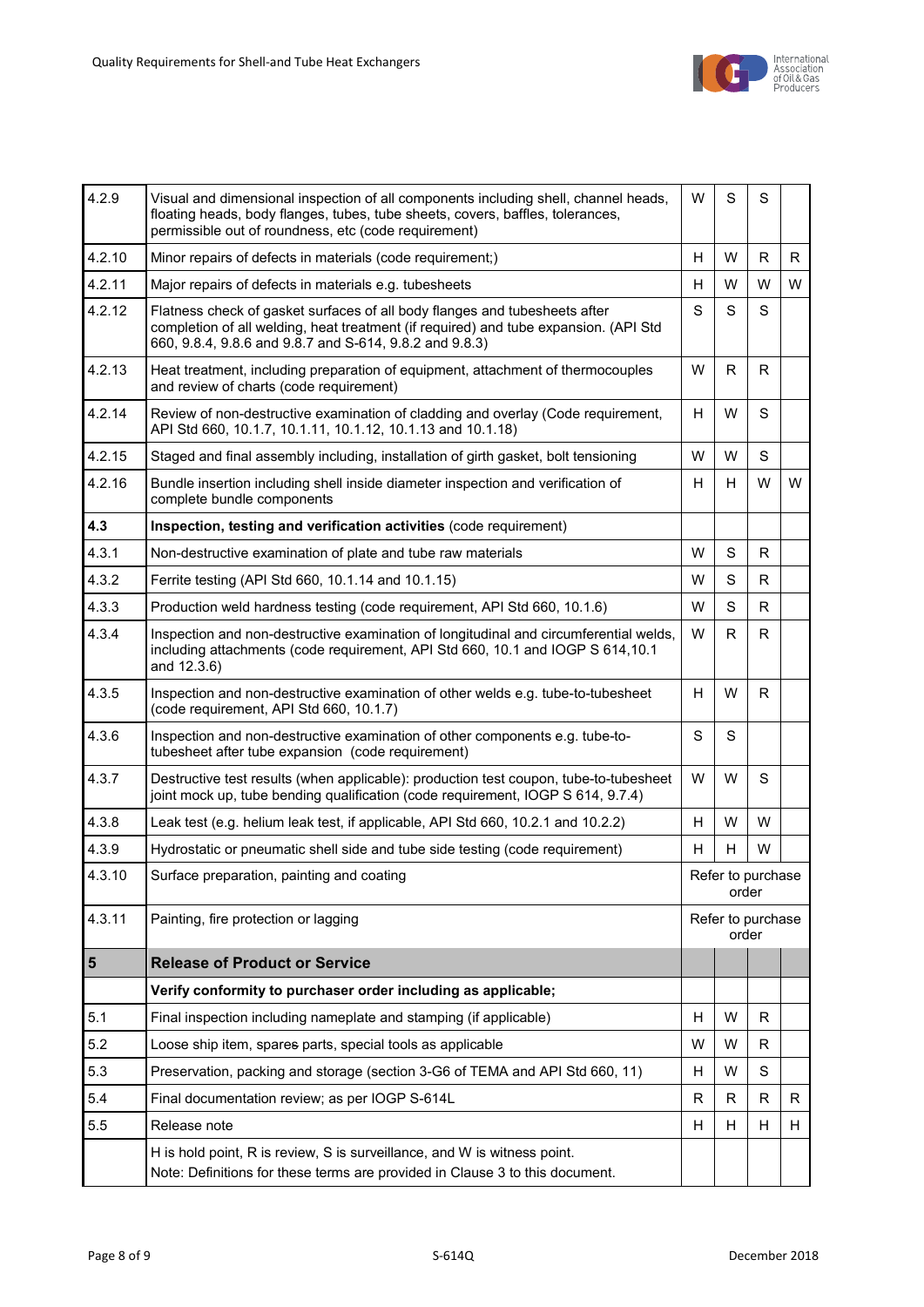

# <span id="page-10-0"></span>**Annex B Material traceability and certification requirements**

| <b>Item</b>    |                                                               | <b>Certificate</b><br>type | <b>Material</b><br>traceability<br>level | <b>Additional requirements</b>                                                                   |
|----------------|---------------------------------------------------------------|----------------------------|------------------------------------------|--------------------------------------------------------------------------------------------------|
|                | Shell and channels                                            | 3.1                        | I evel II                                |                                                                                                  |
|                | Heads                                                         | 3.1                        | Level II                                 |                                                                                                  |
|                | Tubes                                                         | 3.1                        | Level II                                 | Pressure-retaining components                                                                    |
|                | Tubesheet                                                     | 3.1                        | Level II                                 | for carbon steel in sour or wet<br>hydrogen sulfide service shall                                |
|                | Expansion joints                                              | 3.1                        | Level II                                 | be supplied with a certified<br>material test report as defined<br>by NACE MR0175 (all parts) or |
| Heat Exchanger | Pipe, fittings, forged items<br>and blind flanges             | 3.1                        | Level II                                 | NACE MR0103.                                                                                     |
|                | Welded internal and external<br>lattachments                  | 3.1                        | Level II                                 | Type 3.2 certification is<br>applicable as per the design<br>and or purchase order               |
|                | Welding consumables                                           | 2.2                        |                                          | requirements                                                                                     |
|                | Baffles and support plates, tie $ _{2.2}$<br>rods and spacers |                            |                                          |                                                                                                  |
|                | Saddles                                                       | 3.1                        | Level II                                 |                                                                                                  |

#### Explanatory notes:

#### **Material Inspection Certificates shall be provided in accordance with ISO 10474 or EN 10204.**

- A. "2.2" Test Report A document in which the vendor declares that the products supplied are in compliance with the requirements of the PO, and in which test results are supplied based on non-specific inspection and testing.
- B. "3.1" Inspection Certificate A document with test results based on specific inspection and testing, issued by the vendor and validated by the vendor's authorised inspection representative independent of the manufacturing department.
- C. "3.2" Inspection Certificate A document prepared by both the vendor's authorised inspection representative, independent of the manufacturing department, and either the purchaser nominated representative or the inspector designated by the regulations in which they declare that the products supplied are in compliance with the requirements of the order and for which test results are supplied.
- D. Additionally, purchaser has specified that all material product testing associated with "3.2" Inspection Certificates be performed in the presence of either a purchaser nominated representative or the inspector designated by the regulations, and the resultant test report stamped as "Witnessed". Failure to adhere to this requirement may lead to rejection of all material(s) being qualified for production.
- E. Level I Full Traceability Material is uniquely identified and its history tracked from manufacture through stockist (where applicable) to vendor and to actual position on the equipment with specific location defined on a material placement record. (The traceability to a specific location only applies to skids / packaged equipment, not to bulks)
- F. Level II Type Traceability vendor maintains a system to identify material throughout manufacture, with traceability to a material certificate.
- G. Level III Compliance Traceability vendor maintains a system of traceability that enables a Declaration of Compliance to be issued.